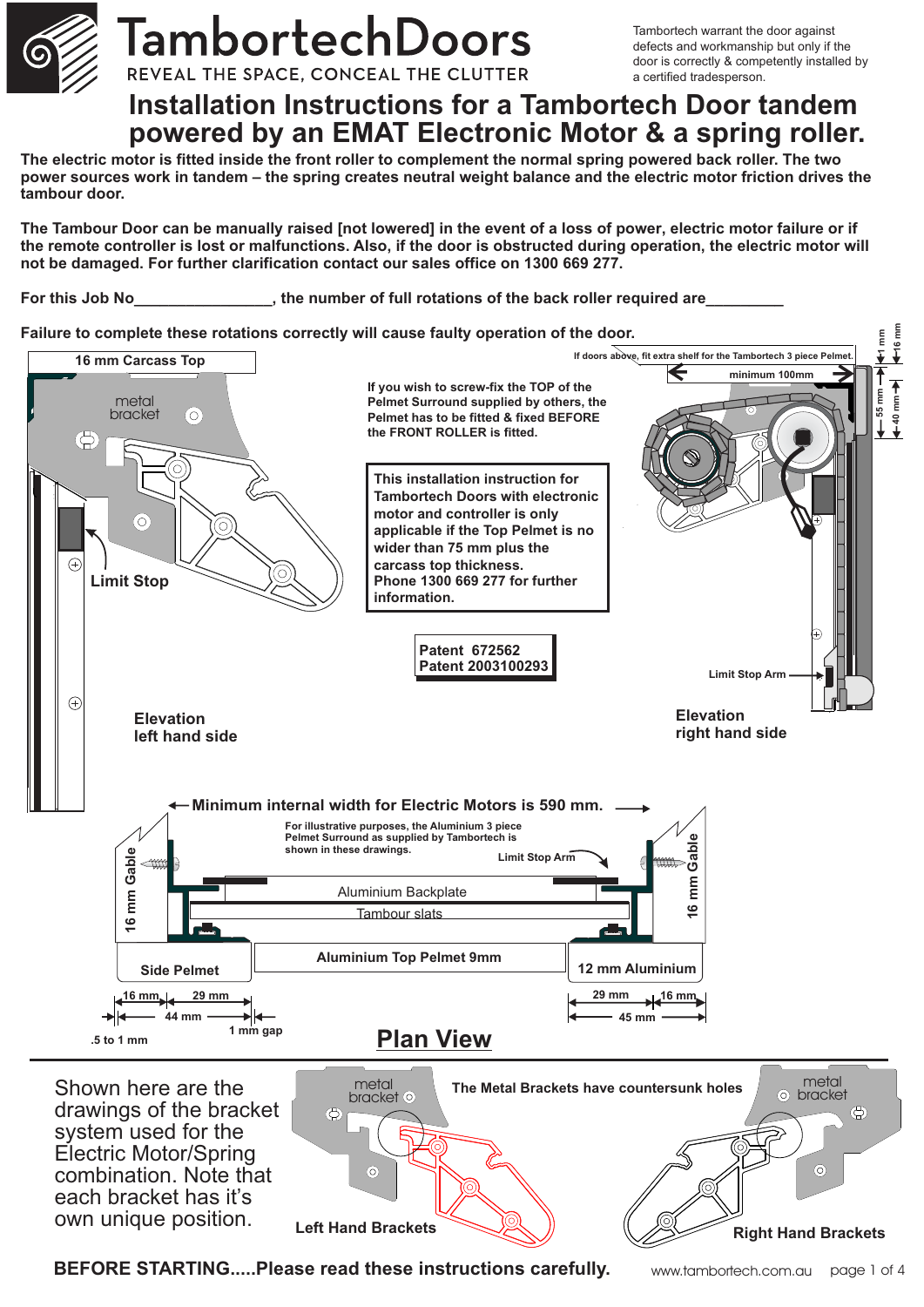

# TambortechDoors REVEAL THE SPACE, CONCEAL THE CLUTTER

Tambortech warrant the door against defects and workmanship but only if the door is correctly & competently installed by a certified tradesperson.

# **Before Starting... Please read these Instructions carefully.**

- Depending on the size and type of Tambortech Door, there may be more than one package.
- 1 Carefully unwrap Tambortech Door package. Do not use any kind of blade along the length of the package **UNTIL YOU HAVE OPENED EACH END.**.
- 2 All Screws for brackets, handle, pelmet surround & side tracks are supplied in individually marked plastic bags.<br>3 Using the wrapping re-wrap the door to protect from possible damage and to **exclude dust and particles fr**
- 3 Using the wrapping, re-wrap the door to protect from possible damage and to **exclude dust and particles from collecting between the slats. This is very important - the Tambour will not hang straight if there is rubbish between the slats.**



4 Fit the 2 part brackets hard up to the carcass top and flush to Side/Gable front edge using adjustable screw slot first. Ensure the bottom section of the bracket is FIRMLY nested to the top section. The square slotted metal bracket & the square beaked plastic bracket fit to the left hand gable.



7 Using the screws provided, screw fix the top aluminium angle then, using the **BLACK** screws provided fit **your** own 1 or 3 piece Pelmet through the aluminium side tracks and the top aluminium extrusion.

#### **OR**

You can align top horizontal section of the **Tambortech 3 piece Pelmet Surround** to an even gap each side then screw fix aluminium angle to carcass top.

**Vertical alignment of + or - 1 mm is available on both side & top pelmet sections as shown in drawing. Loosen fixing screws at rear of pelmet - adjust then re-tighten screws.**



5 Slide the specially designed aluminium angle into position on top of the brackets DO NOT FIX. NOTE:- If Tambortech 3 piece Pelmet

Surround has been ordered the TOP Pelmet will be pre-fitted to this angle.



6 Ensure track is FLUSH with front edge of Side/Gable then screw fix. NOTE:- If Tambortech 3 piece Pelmet Surround has been ordered, the Side Pelmets will be pre-fitted to the side tracks.



8 The Electric Motor is fitted inside the front roller. The front roller will only turn or rotate when the controller buttons are pressed – IT WILL NOT ROTATE MANUALLY. Viewed from the front of the cupboard, the power cord with molex fits to the left hand side. Remove lower section of the left hand bracket and place front roller with electric motor into roller slots. The power cord fits into a slot in the motor housing and this slot [and cord] MUST POINT DOWN. If the power cord is not vertical, the tambour roll will foul the cord and cause an electrical short. Refix lower section of bracket. Ensure the rubber rings are placed 1 at each end then evenly spaced on the roller.

11 We have provided a temporary door pull [PVC edging taped onto the bottom of the tambour] to help in guiding the tambour over the front roller and into the side tracks. Don't forget – the front roller won't turn. With one hand on the back roll and the other hand on the front edge, carefully unroll the tambour and guide over the front roller until the PVC tab protrudes enough to hold. Keep unrolling the tambour, carefully pulling the tab and turning the back roller, while guiding the door into the side tracks until the door is in a suitable position to fix the handle and back plate. Do not use the bottom slat to pull the door down. Carefully remove the temporary door pull.



9 Unwrap the re-wrapped Tambortech Door ensuring no dust or particles enter between the slats and, from behind the Brackets, place the Door into the bracket slots. Apply pressure to the pin end to click into the bracket.

10 Tension the spring by rotating the tambour door in the direction indicated [towards the front] with number of full rotations noted on the front page of these instructions.



12 Fix the handle and backplate with the screws provided. Then gently push the tambour door up until the backplate limit arms hit the limit stops on the side tracks. Unroll the door OFF THE BACK ROLLER to ensure there is a gap pf approximately 10 mm between the limit arms and the limit stops.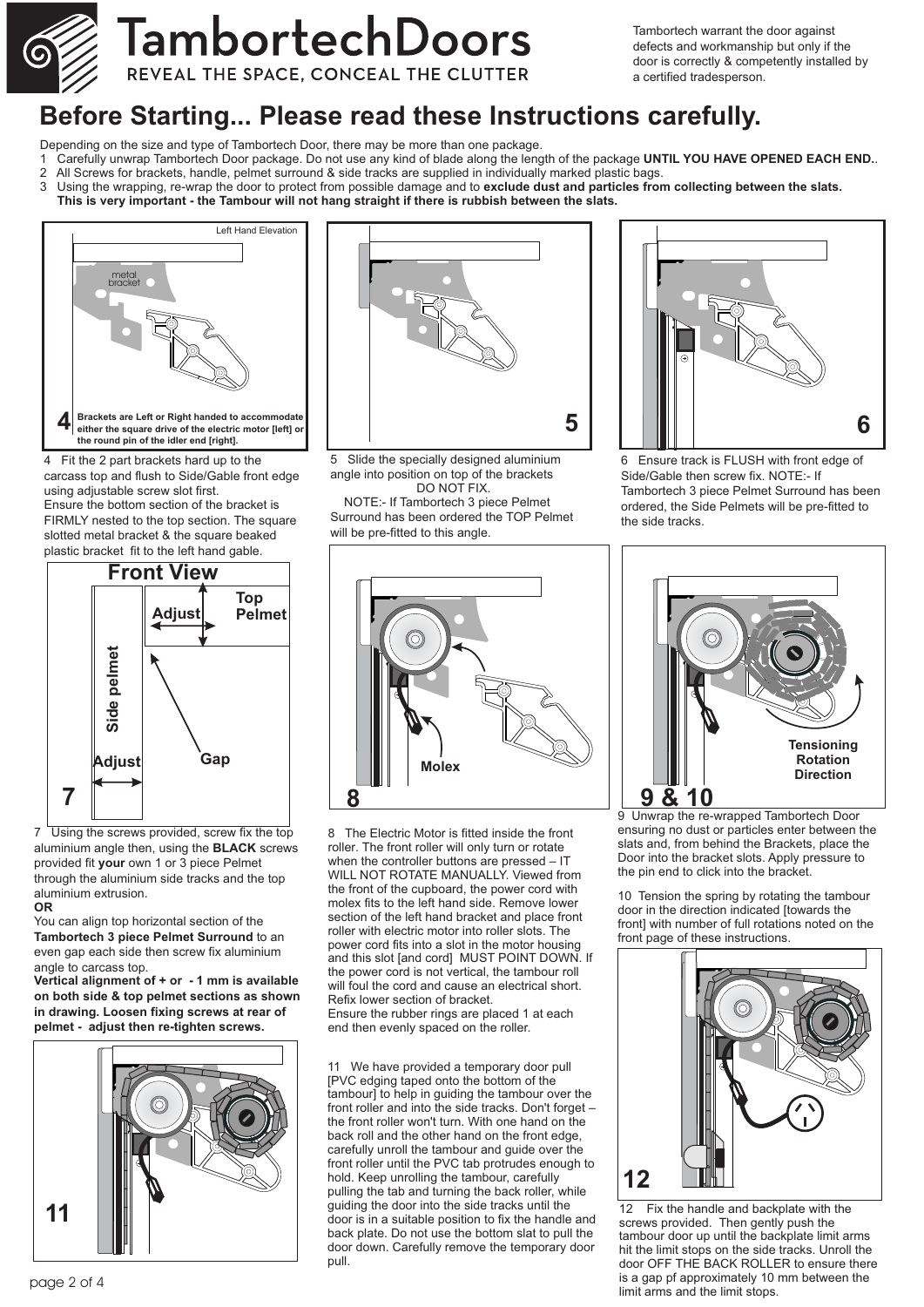**This section of the instructions should be read through, carefully, before commencing the procedure.**

**Ensure that step 12 has been done otherwise the following instructions on the setting of the electronics will not be successful.**

**[13] The Nice Electronic Motor is permanently wired with a power lead approximately 600 mm long terminating with a molex connection module. Tambortech supply a connection power lead, approximately 1800 mm long, with a molex connection on one end and a three pin plug on the other end.**

**WE suggest a 19 mm hole be drilled in an out of the way position in the cupboard [behind the back roller] to connect to temporary power. Connect molex to molex and turn the power on.**

[14] Assemble the Controller.

**WHENEVER USING THE CONTROLLER, ENSURE YOU ARE HOLDING IT THE CORRECT WAY UP.** 

The controller gives you "one touch control". In normal operation, **DO NOT HOLD ANY BUTTON DOWN** - this can alter electronic settings.

One touch of the **DOWN** button and the tambour door will move to the pre-set closed position.

One touch of the **UP** button and the tambour door will move to the preset open position

One touch of the **STOP** button and the tambour door will stop.

**THE OPEN POSITION & THE CLOSED POSITIONS FOR THE TAMBOUR DOOR HAVE BEEN FACTORY PRE-SET BUT MAY REQUIRE FURTHER ADJUSTMENT ON SITE.**

### **ARE THE OPEN & CLOSED POSITIONS CORRECT.**

A quick check - press the **UP** button once [don't hold] and the Tambour will move to the pre-set top setting and stop. Press the **DOWN** button once [don't hold] and the Tambour will move to the pre-set bottom setting and stop. The Door can be stopped in any position using the **STOP** button.

[15] Disconnect from temporary power and set up wiring for permanent power supply. Use power lead supplied – if too long, an electrician can shorten to suitable length.

If necessary, use conduit [with double sided tape] supplied with Tambortech Door to cover internal wiring up to molex.

[16] Mount Controller bracket in suitable position – generally on the outside of a cupboard gable and clip Controller in place.

**Problems that may be apparent, such as,**

**[a] If there is a slight gap between the bottom of the Door and the Benchtop/Floor**, press the UP button on the controller. In the open position, place one hand on the back of the rear roller and manually rotate the Door forward so that it moves down 30 to 40 mm in the opening as shown in drawing below. Press the DOWN button.

When the Door closes down to the benchtop/floor, the electric motor will continue operating until the motor reaches the pre-set electronic stop for the down position.

To check that the Door fully closes, use the controller to fully open & close the Door.





**Controller** 

**[b] After testing for [a], if the Door still does not close to the Benchtop/Floor but the electric motor continues rotating, the counter balancing torsion spring, located in the back roller, may have too many turns [too powerful for the electric motor]. Eventually, this will cause failure of the friction system.**

Press the UP button on the controller. The front roller is locked by the electric motor and will not rotate, so there will be friction involved in the next steps.

Place one hand on the back of the rear roller and manually rotate the Door forward so that it moves down 300 to 400 mm in the opening enough to undo the handle screws. Take the handle and backplate off then push the door up - do not let the Door go - the spring tension will release and the Door will unwind [We have a record of the number of turns on file].

Place one hand on the back roller and let the Door go up and over the front roller. Allow the Door to undo one revolution. Now reverse the procedure. Thread the Door back over the front roller - you may require a blunt knife to help guide the Door into the side tracks. Rotate the back roller to bring the Door down far enough to re-screw the handle and backplate.

Manually lift the Door up as far as it will go then repeat procedure as in previous problem [a] - Manually rotate the Door forward, etc.

**[c] If the spring does not have enough tension, the Door will stop before reaching the set upper limit but the electric motor will continue rotating. Eventually this will cause failure of the friction system.**

Press the UP button on the controller. The front roller is locked by the electric motor and will not rotate, so there will be friction involved in the next steps.

Place one hand on the back of the rear roller and manually rotate the Door forward so that it moves down 300 to 400 mm in the opening enough to undo the handle screws. Take the handle and backplate off then push the door up - do not let the Door go - the spring tension will release and the Door will unwind [We have a record of the number of turns on file].

Place one hand on the back roller and let the Door go up and over the front roller. Increase the spring tension by rotating the back roller forwards one revolution. Now reverse the procedure. Thread the Door back over the front roller - you may require a blunt knife to help guide the Door into the side tracks. Rotate the back roller to bring the Door down far enough to re-screw the handle and backplate.

Manually lift the Door up as far as it will go then repeat procedure as in previous problem [a] - Manually rotate the Door forward, etc.